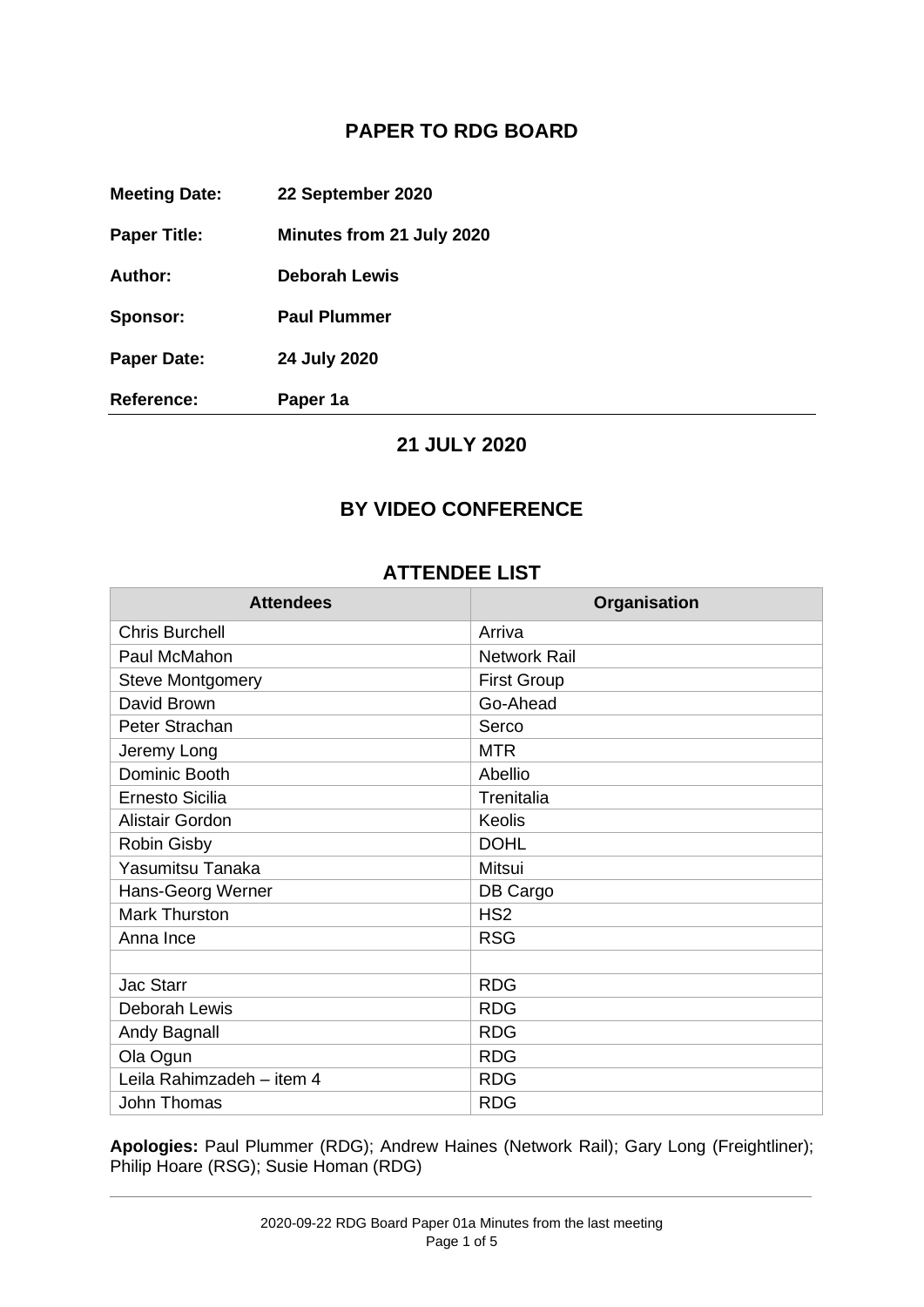# **MINUTES OF LAST MEETING**

| Item No. | <b>Approval of record</b>                                                                                                                             |
|----------|-------------------------------------------------------------------------------------------------------------------------------------------------------|
| 1        | Chris Burchell (CB) welcomed everyone to the meeting. The minutes were<br>accepted as a true and accurate record of the last meeting on 17 June 2020. |

| Item No.       | <b>RDG activity update</b>                                                                                                                                                                                                                                                                                                                                                                                                                                                                                                                                                                                                                                                                                                                                                                                                                                                                                                                                                                                                                                                                                                                                                                                                                                                                                                   |                             |  |
|----------------|------------------------------------------------------------------------------------------------------------------------------------------------------------------------------------------------------------------------------------------------------------------------------------------------------------------------------------------------------------------------------------------------------------------------------------------------------------------------------------------------------------------------------------------------------------------------------------------------------------------------------------------------------------------------------------------------------------------------------------------------------------------------------------------------------------------------------------------------------------------------------------------------------------------------------------------------------------------------------------------------------------------------------------------------------------------------------------------------------------------------------------------------------------------------------------------------------------------------------------------------------------------------------------------------------------------------------|-----------------------------|--|
| $\overline{2}$ | Chris Burchell noted the opportunity for RDG and wider industry to build on the<br>positive elements that have come from the pandemic crisis, including stronger<br>links RDG now has with government. The primary focus now is attracting<br>people back to use the railway and developing a practical and deliverable<br>recovery plan for DfT, up to and beyond September. RDG and members should<br>work to be on the front foot regarding the upcoming spending review.<br>Anna Ince updated on a report launched last week identifying three 'Act Now'<br>priorities, based on the RSG taskforce survey of supply chain businesses, to<br>best support recovery post-Covid. The most important is visibility of pipeline for<br>all tiers; but the others of simplifying data access, and increasing access to the<br>network to undertake works, are also key. Al thanked RDG and its members<br>for the collaboration and support on all three priorities to date.<br>Jac Starr updated re latest progress on the recovery marketing campaign; both<br>Reform and Customer Boards are sighted. RDG will share a presentation with<br>DfT on the campaign and will send a response to their letter. JS invited<br>Members to share any views offline, as to whether RDG could be doing more<br>in the recovery space. |                             |  |
| 2007.01        | RDG to develop a post-Covid vision for the<br>railway, to reframe strategic discussion; and<br>strengthen response letter to DfT accordingly                                                                                                                                                                                                                                                                                                                                                                                                                                                                                                                                                                                                                                                                                                                                                                                                                                                                                                                                                                                                                                                                                                                                                                                 | John<br>Thomas/Jac<br>Starr |  |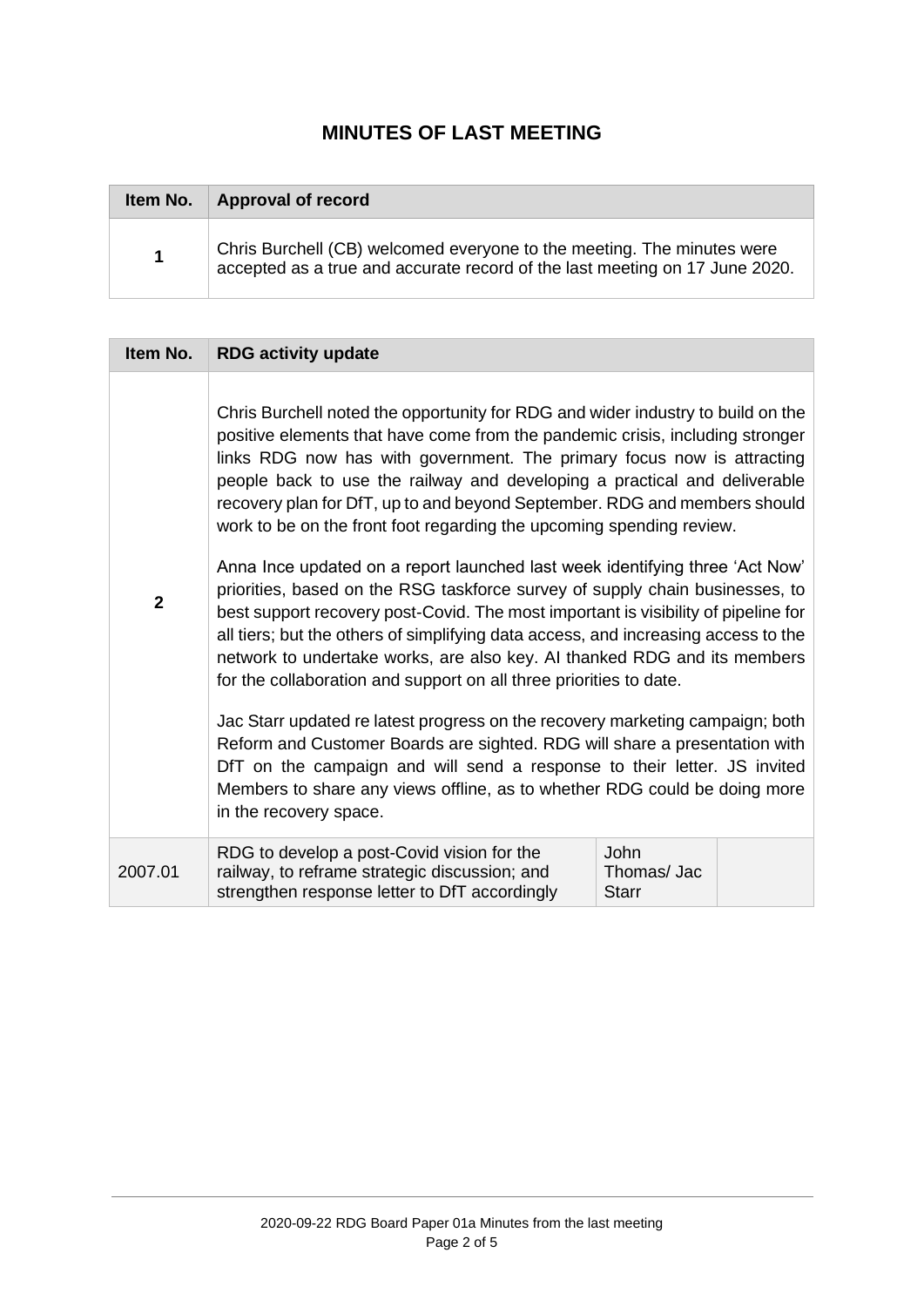### **Item No. Communications & Engagement Strategy Update**

**3** Andy Bagnall summarised latest on the RDG communications and engagement strategy, which has evolved in the context of Covid to demonstrate rail's resilience and pave the way to position rail as vital to the UK's economic and green recovery; it remains agile so can respond to continuing changing landscape. Board commended the significant work undertaken to support members and the industry and noted latest tracking research showing that trust in and reputation of rail has improved. There was lengthy discussion around how best to progress the priority of attracting people back to the railway – fares reform will be crucial. The timing of a shift from reputational messaging to a full marketing campaign will depend on virus pattern, as social distancing remains a limiting factor – but it is a capacity rather than safety issue. RDG will collate latest scientific findings on viral transmission and any known risk on trains, to bolster any discussions with/challenges to government about messaging; it will remain under constant review to ensure balance is right. It was agreed that the industry should have a positive longerterm vision as a framework for tactical initiatives. There was broad support for the strategy direction and tactics discussed.

| 2007.02 | RDG to compile comprehensive summary of<br>latest scientific evidence around coronavirus<br>transmission                    | Andy<br>Bagnall | <b>July 2020</b>  |
|---------|-----------------------------------------------------------------------------------------------------------------------------|-----------------|-------------------|
| 2007.03 | RDG to compile material summarising public<br>opinion research, regarding how the industry<br>has responded to the pandemic | Andy<br>Bagnall | September<br>2020 |
| 2007.04 | RDG to build on productive engagement with<br>HMT re fares reform                                                           | Andy<br>Bagnall | September<br>2020 |

#### **Item No. People Strategy**

**4**

Leila Rahimzadeh joined to present proposals on next steps for Trade Union engagement; and for revised governance for the industry-wide People Strategy. Following discussion, Board agreed that the uncertainty around scale or timing of change for the industry, means now is not the right point to define the scope and remit of a Rail Industry Strategic Forum. Members agreed that such a forum is needed to ensure the successful engagement with TUs during Covid can continue, but more clarity is needed on industry direction before it is set up. Instead, there was support for RDG to establish an interim engagement approach following the official conclusion of RICF and the EWPA on 31 July, so as to maintain momentum. Board also agreed that some freight issues should remain subject to separate discussion.

Regarding the People Strategy, the proposal to widen out governance from HR community only was supported, to enable the industry to develop and implement a comprehensive long-term strategy, one which forms a key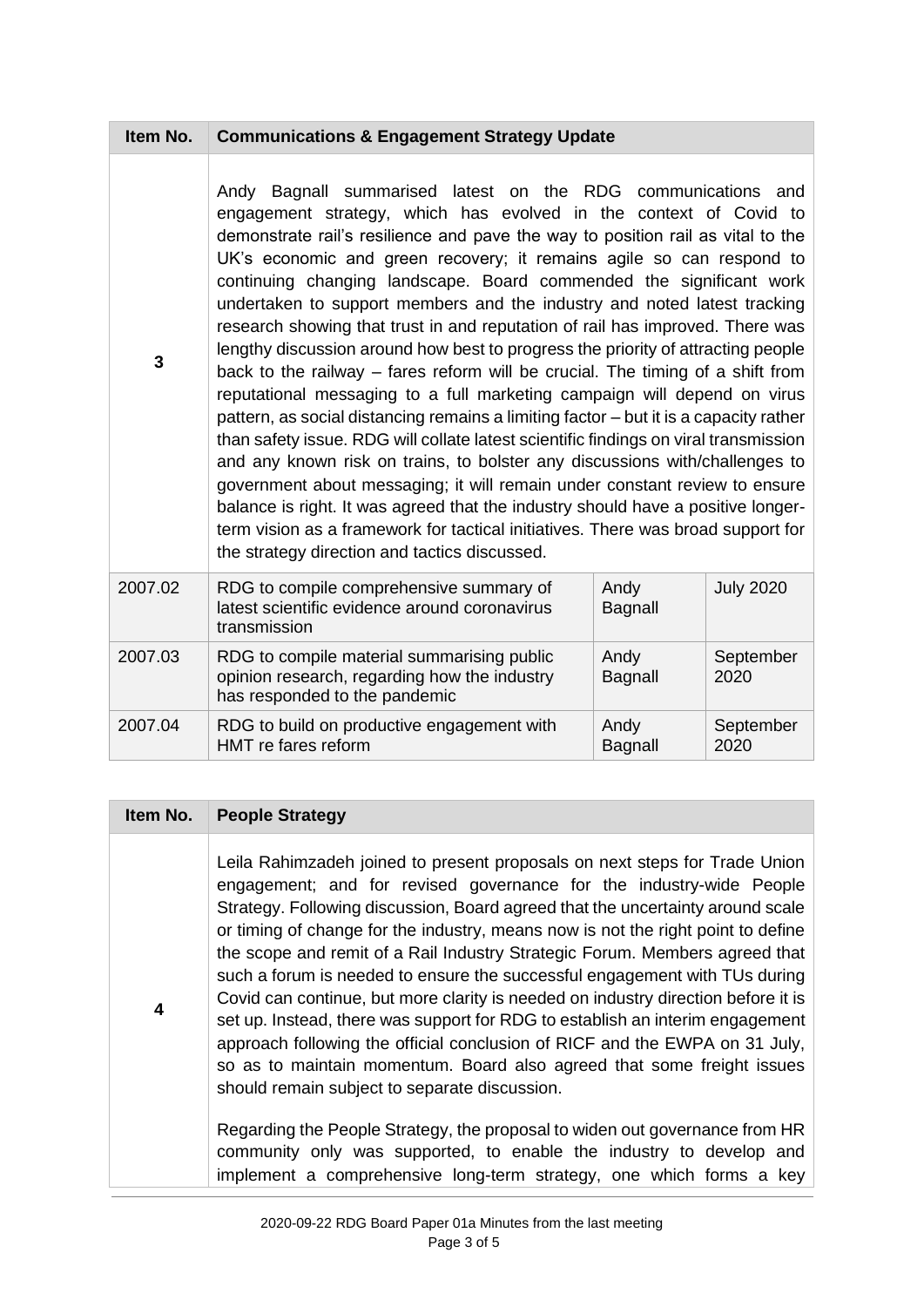|         | element of the Whole Industry Strategic Plan. Following discussion of options<br>of which senior member groups should be involved in oversight of and input to<br>the People Strategy, it was agreed RDG will flesh out a preferred option<br>proposal and share with Board. |                                                 |                   |
|---------|------------------------------------------------------------------------------------------------------------------------------------------------------------------------------------------------------------------------------------------------------------------------------|-------------------------------------------------|-------------------|
| 2007.05 | RDG to consider most appropriate governance<br>structure for People Strategy and share with<br><b>Board</b>                                                                                                                                                                  | <b>Susie</b><br>Homan/<br><b>John</b><br>Thomas | September<br>2020 |

|   | Item No.   HS2 Update                                                                                                                                                                |
|---|--------------------------------------------------------------------------------------------------------------------------------------------------------------------------------------|
| 5 | Mark Thurston provided an update for Board on latest progress and planned<br>milestones for HS2, including construction, stations development and rolling<br>stock and rail systems. |

| Item No. | <b>RDG Member Survey 2020</b>                                                                                                                                                                                                                                                                                                                                                                                                                                                                                                                                                                                                                                                                                                                                                                                            |                         |                          |
|----------|--------------------------------------------------------------------------------------------------------------------------------------------------------------------------------------------------------------------------------------------------------------------------------------------------------------------------------------------------------------------------------------------------------------------------------------------------------------------------------------------------------------------------------------------------------------------------------------------------------------------------------------------------------------------------------------------------------------------------------------------------------------------------------------------------------------------------|-------------------------|--------------------------|
| 6        | There was brief discussion of the 2020 RDG Member Survey. The survey was<br>live in March-April, but Covid meant the response rate was very low; the<br>planned approach to have strategic boards complete the survey during<br>meetings was not possible due to the pandemic. It was agreed that in light of<br>that, and of the considerably changed world the RDG and industry is now in,<br>RDG will go back to the three strategic boards and Strat Comms Group to seek<br>further views on what RDG's core focus areas should be going forward, and<br>whether feedback received pre-Covid is still relevant. It was noted that the crisis<br>response has prompted RDG to work much more effectively across its teams<br>to deliver as a single body the best support for members, which should be built<br>upon. |                         |                          |
| 2007.06  | RDG to seek the views of the three strategic<br>boards and Strat Comms Group, regarding what<br>RDG priorities should be post-Covid                                                                                                                                                                                                                                                                                                                                                                                                                                                                                                                                                                                                                                                                                      | <b>RDG</b><br>Executive | End<br>September<br>2020 |